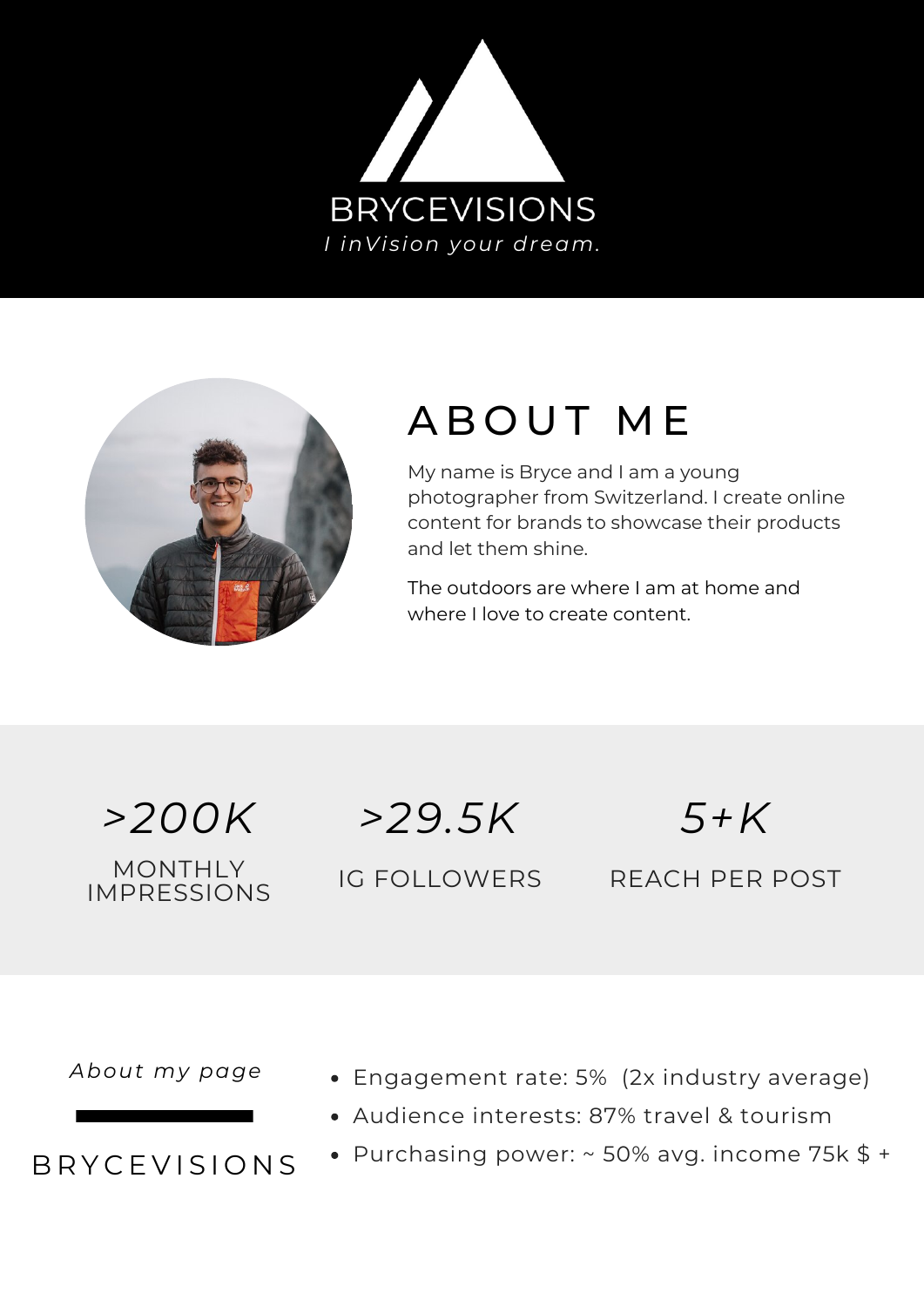### *PAGE AUDIENCE*

ORIGIN OF MY MOST FREQUENT







#### *PAGE AUDIENCE* AGE OF MY MOST FREQUENT VISITORS



*What I want for my page*

## THE FUTURE OF MY PAGE

My goal is to create a page, where people come to find inspiration. Wether it is to travel in Switzerland or anywhere else in the world. I visit. By sharing pictures of these amazing locations, I want to let my followers be a part of my journey and escape their day to day life for a second. No matter where they are in the world or what is going on in their lives.